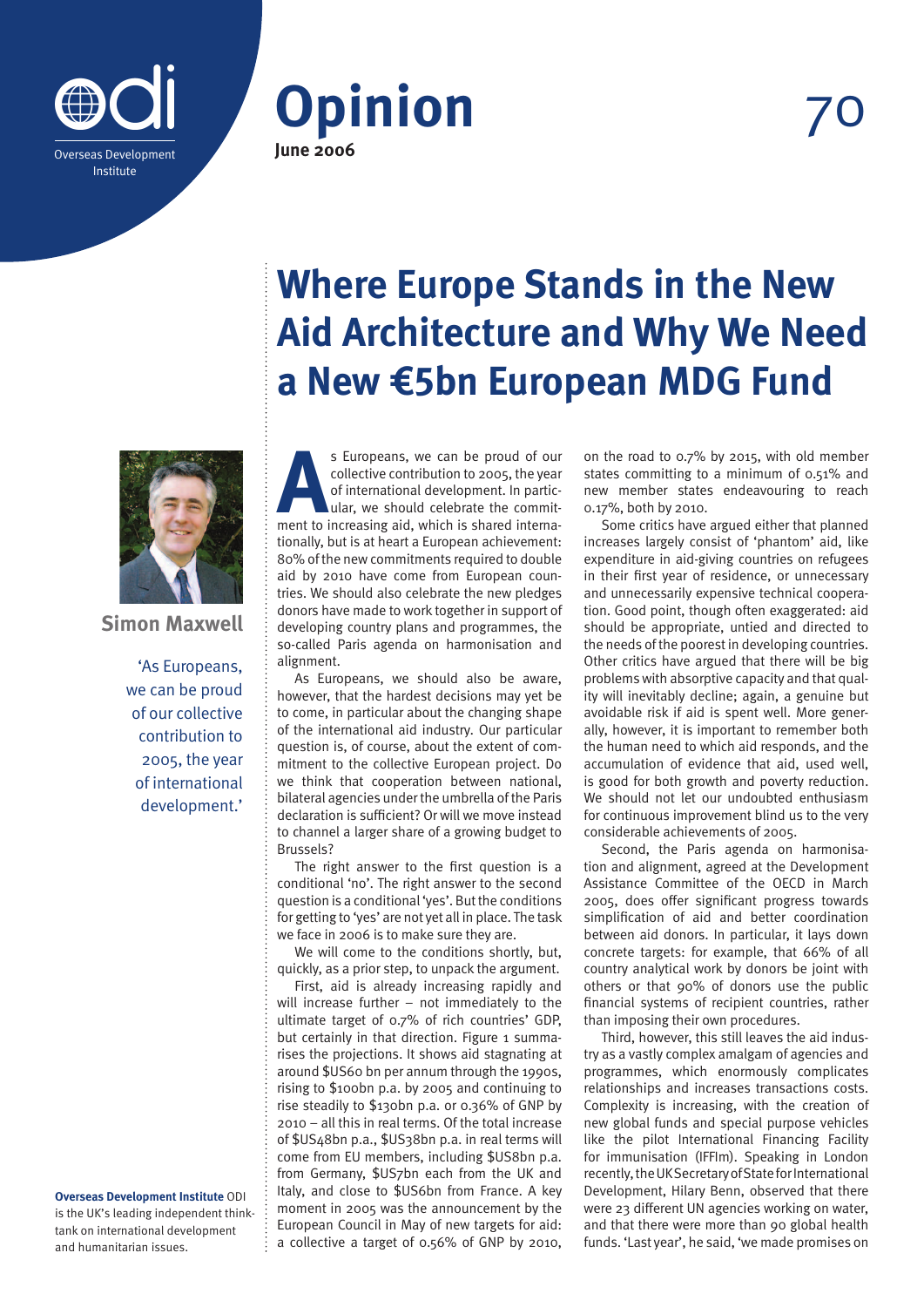

## **DAC Members' net ODA 1990–2004 and DAC Secretariat simulations of net ODA to 2006 and 2010 (Source: OECD DAC 2006)**

aid that the international system as it currently stands is not equipped to handle well'.

### **Walmart and the corner shops**

In thinking about the structure of the aid industry, a useful analogy is with the supermarket sector in groceries. We have described the aid industry as looking like Walmart on one side of the street and a whole string of corner shops on the other – where Walmart is the World Bank, dominant because of its financial muscle but also its intellectual resources. By comparison with the World Bank, every other agency, including the European Commission, is a corner shop. And the point of the analogy is to say that an industry structure characterised by one giant and many small players is certainly inequitable and likely to be unsustainable. Any market regulator in an advanced industrial economy would insist on more diversity and more competition.

Conventional wisdom would argue that there should be at least three major players. The World Bank should be one. This is not an attempt to undermine the Bank, or to reverse the new commitments that were made last year to the IDA.

The UN is already a large player, of a particular kind, and has the universality of mandate, the geographical coverage and the legitimacy to be the second member of the triumvirate. The UN development and humanitarian system is currently under the spotlight from the Secretary General's High Level Panel on System Wide Coherence, and no doubt changes are needed in organisation and finance. In particular, the UN needs a new funding window – but that is another story.

The EU could be a third leg. It offers the possibility of economies of scale over the many bilateral programmes of member states, and has other advantages, linked to its trade and foreign policy mandates. Those advantages are linked particularly to the role of the Commission as a development actor.

The European Commission as a major player? Some would say it already is, given the size of its operations (7bn euros of official aid in 2004), the breadth of its scope (trade and foreign policy as well as aid), and its tapestry of treaty obligations, as for example in the Cotonou Convention. On the other hand, the Commission only accounts for about 20% of all aid from European countries, with most (about two thirds) still being bilateral, and the rest being channelled through the UN or the multilateral development banks. The multilateral share varies a great deal between countries: in the case of Italy, for example, it is close to three quarters, in the case of Sweden only a quarter.

Europe's apparent reluctance to channel more money through

its own multilateral channel is at first sight surprising. Even more surprising is the observation that the share channelled through the EC is likely to decrease, unless active steps are taken to maintain the EC's market share. With the European Development Fund fixed in monetary terms, and the recent budget settlement fixing the size of the external budget to 2013, there seems to be little scope for the EC to absorb its share of increasing aid volumes.

If current trends are to be reversed, European countries will need: (a) a good understanding of the role that the Commission can play; (b) a realistic appreciation of what needs to be done to improve capacity; and (c) a willingness to bring about change.

#### **A global role for the EC**

As far as the role is concerned, there has been a long-standing ambivalence about whether the EC aid programme should be genuinely comprehensive or should try to fill niches that the member states have left vacant. Do we want the EC to undertake activities that member States might also undertake, but perhaps undertake them better or on a larger scale? Or should the EC concentrate on sectors or activities that member states find difficult, because they lack skills or resources. As an example of the latter, large infrastructure projects are often cited as an example of niche products for the EC.

The new consensus on development policy, signed in February 2006 by the Council, the member states, the parliament and the Commission ought to dispel the ambivalence. It begins with a summary of a European consensus on development, which defines common objectives, values and principles, and discusses how to deliver better aid. It then turns to the 'particular role and comparative advantage' of the EC, and identifies seven elements of what might be thought of as the EC's unique selling point. These are:

**•** A global presence;

third leg. It offers the possibility of economies of scale over the many bilateral programmes of member states...'

'The EU could be a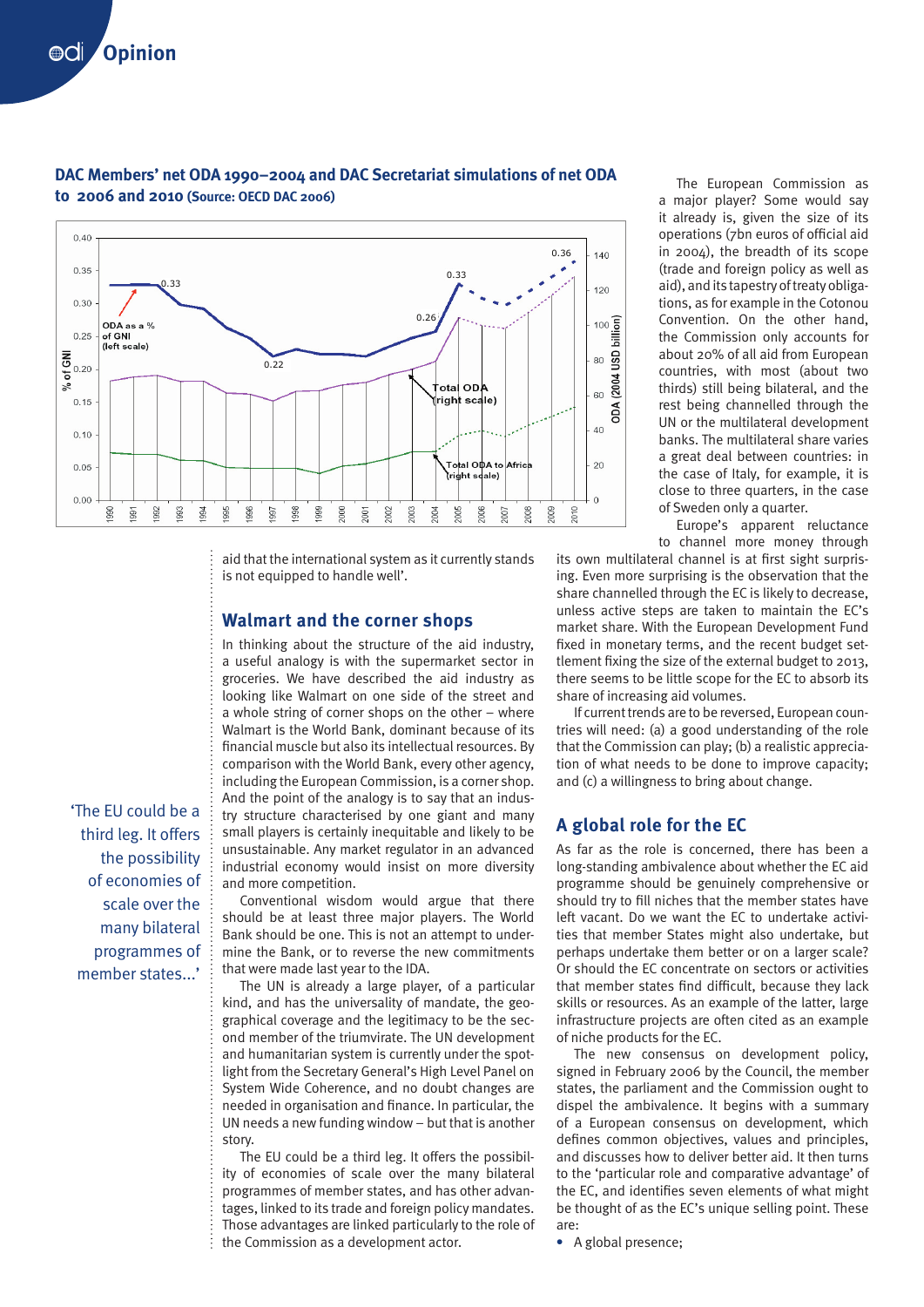- **•** A focus on policy coherence, especially with respect to trade;
- **•** Promoting development best practice;
- **•** Facilitating coordination and harmonisation;
- **•** As a delivery agent where size and critical mass are or special importance;
- **•** In promoting democracy, human rights, good governance and respect for law; and
- **•** In working with civil society.

This sounds like a prescription for the genuinely comprehensive agency, working at scale, across sectors and around the world: a genuine counterpart to the World Bank. The prescription is somewhat undermined, however, by the next section of the document, which seems to derive from a niche mentality and identifies areas of concentration for the EC: trade and regional integration; the environment and natural resources; infrastructure, communications and transport; water and energy; rural development, agriculture and food security; governance and institutional reform; conflict prevention and fragile states; human development; gender equality; and HIV/AIDS. The saving grace of this list is that it is itself comprehensive, at least internationally, even if some specialisation is foreseen at country level. Is anything missed out? Perhaps what we have here is a characteristic and unsatisfactory European compromise: a stated desire for specialisation, but a reluctance to take the decisions which would make that possible.

Never mind, a global player should not be tied by sectoral specialisation and the niche approach is inappropriate if the overall focus is on reshaping global aid architecture. Let us assume, then, that the various players have signed up to a vision which would allow the EC to match the World Bank. Why, then, not stand the aid architecture on its head – instead of providing only 20% of European aid through Brussels and 80% through other channels, how about 80% through Brussels and 20% bilaterally and through other channels?

#### **Improving capacity**

The reluctance of member states to pursue this option is partly rooted in politics, no doubt, but also in worries about capacity.

On the political side, member States have long been reluctant to cede sovereignty over development policy to Brussels. It is carefully identified as an area of shared competence between the Commission and Member States. Development policy, after all, still has political implications.

On the side of capacity, the EC has been regarded by most member states as delivering aid which is below the quality of their own programmes and often at higher cost. That may or may not be true – there is little comparative evaluation. In any case, things may be beginning to change. The EC has undergone substantial reform since 2000, with: the creation of EuropeAid as a single implementing agency; rapid decentralisation; a shift to budget support as a more cost-effective form of aid; and a commitment to harmonisation and alignment. The new Financial Perspectives, which set the budget for the EU to 2013, also offer the prospect of legal simplification, with fewer instruments. It may be too soon to say that the EC is now on a par with the best bilateral development agencies in Europe, but the mood music is changing. To cite Hilary Benn once more, representing a country that has traditionally been sceptical about the development value-added of the EC, 'it is clear that in the future, what the EU does will be central to our chances of achieving progress . . .'.

This does not mean that the reform agenda is exhausted: far from it. The organisation of the Commission services remains sub-optimal, with EuropeAid existing separately from the Directorate General for Development, and with the Commissioner for Development not having full control of all aid policy. In addition, too much money is still spent on countries which are not the poorest, especially the 'ring of friends' in the Balkans, Eastern Europe and the Mediterranean.

In one other area, the EC clearly falls behind the World Bank, which is its capacity for analysis. In another context, I have made the point that to be a global player requires strong research and policy capacity, and asked 'how many divisions has the Pope?'. The answer is not many 'inside the house', but very many outside. Europe has the largest concentration of development expertise in the world, for example in the institutions which make up the membership of EADI, the European Association of Development Research and Training Institutes. The challenge facing the Commission is how to make better use of this capacity, and there is an intriguing paragraph in a recent Commission Communication to the Council on the subject of 'EU Aid: Delivering More, Better and Faster'. It says that

'While European centres of excellence in the area of development have produced strong academic contributions, they nevertheless seem scattered in nature. This lack of "unified" European research and academic works has hampered our impact on the general thinking in this field. It is therefore important to better connect these centres, in a flexible network and on a pro-active basis. Such a network should be established by 2006 to commission strategic studies that would feed our own thinking and strengthen our academic input to global thinking. It should allow by 2008 a comprehensive EU prospective and analytical capacity.'

The EU Council picked this up at its meeting in Luxembourg in April 2006 and welcomed the Commission's proposal. This is certainly an initiative to be watched.

# **Reward progress and provide the incentive to do more**

To summarise, we can agree that there is beginning to be a vision of the global role the EC might play in a new aid world, and that capacity is increasing. Neither project is complete, and there remain significant

... to be a global player requires strong research and policy capacity ... the EC clearly falls behind the World Bank.